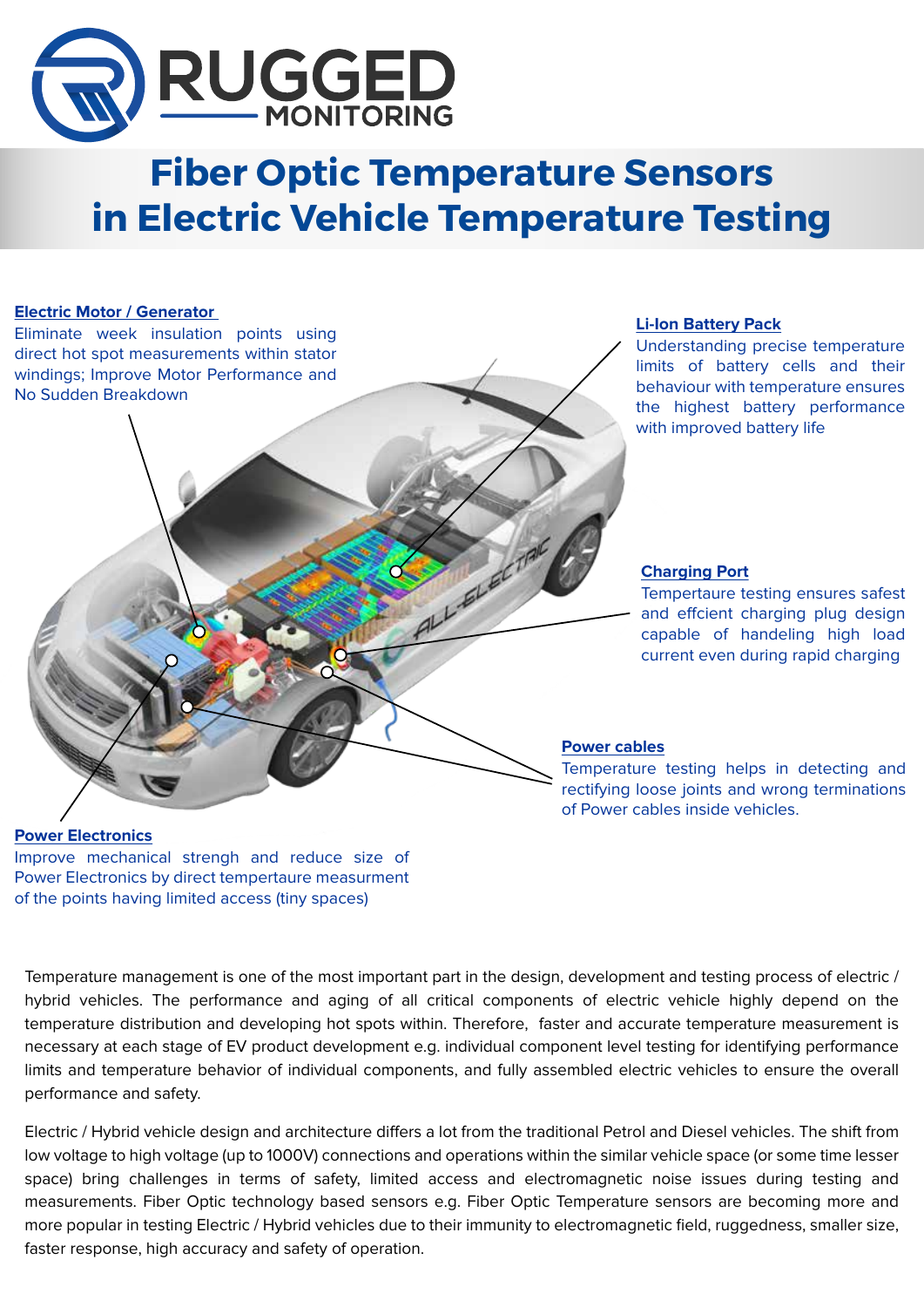#### **Battery Bank and Cells**



EV/HEV batteries generate excessive heat during rapid charging and discharging resulting into the sudden increase of cell temperature. A small short circuit in the cells could result into sever accident under high ambient temperature and rapid charging due to the thermal runaway of Li-Ion. Fiber Optic (FO) temperature sensors bring lot of benefits during the intensive temperature testing of battery bank and cells.

- Higher immunity to electromagnetic interferences increases the testing accuracy and repeatability
- Faster response time of 0.1 second to 1 ms helps in identifying sudden temperature increase within cells
- Rugged sensor tip (vibration withstand capability of 8g) is suitable for all test conditions
- Sensors and monitors are easy to reuse as they do not require recalibration or complex inputs to operate
- The CANBUS is implemented to communication with dataloggers or car Battery Management System.

### **Power Train and Electric Motors**

Higher load variation in EV/HEV motors increases the risk of insulation failure under varying ambient conditions. Fiber optic temperature sensors are most suitable in testing motor insulation under extreme conditions in order to identify the performance limits and any week point within the insulation.

- Due to their dielectric nature sensors can be fitted within windings to measure direct hot spot
- Safe to operate and test; FO sensors are being used in transformer windings up to 1000kV
- Easy to use (Plug ad Play) sensors; no expensive calibration needed
- Accurate testing of cooling system efficiency during the complete vehicle testing
- Use CANBUS to communicate with other test systems / dataloggers

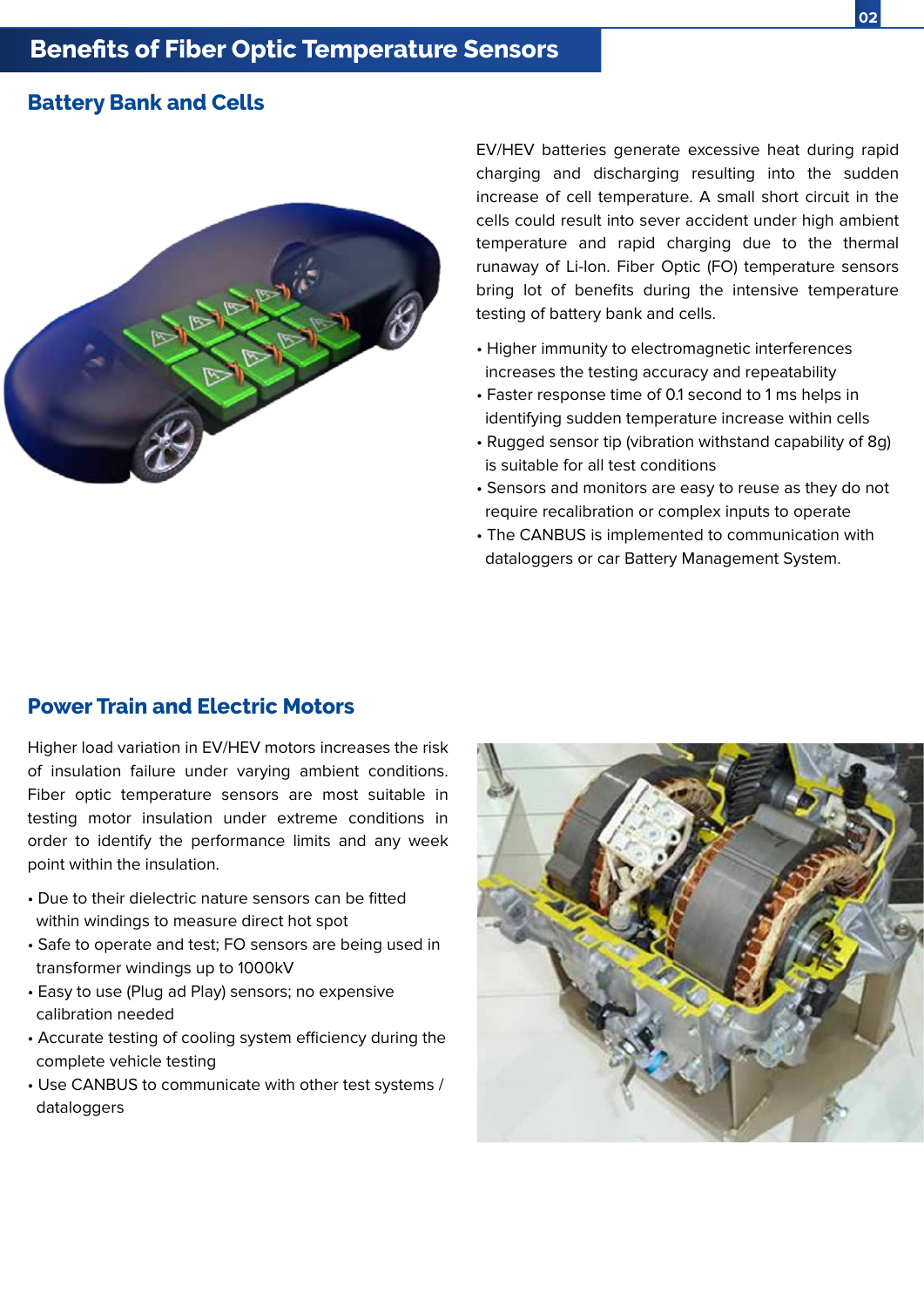### **Charging Port**



Charging ports heat up quickly during the rapid charging and with consistent charging power. An inefficient charging port design results into customers suffering with lengthy charging process. Fiber Optic (FO) temperature sensors are safest, accurate and reliable for conditions like charging port testing.

- Direct installation at the charging port increases the accuracy testing
- Sensors are safe to operate and test under high voltage conditions
- Sensors and monitors are easy to reuse as they do not require recalibration or complex inputs to operate
- Use CANBUS to communicate with other test systems / dataloggers

### **Power Electronics**

Testing Power electronics for temperature consistency and vibration is very critical to ensure their continuous operation throughout the vehicle life. Fiber optic temperature sensors fitted into limited space available in this area provide the same response and accuracy.

- The small sensors (up to 0.4mm diameter) that can fit into tiniest space into power electronics
- Easy to reuse (Plug ad Play) sensors with dielectric replaceable tip; no expensive calibration needed
- Accurate testing of cooling system efficiency during the complete vehicle testing
- Use CANBUS to communicate with other test systems / dataloggers



### **HV Cables and Large Current Terminals**



HV cables and large current terminals are subject to loose connections and joints resulting into intermittent partial discharge and developing hot spots. Fiber Optic temperature sensor are being used at HV cable joints and terminations during the overall testing of EV/HEV.

- Direct installation at the joints and large current terminals to get maximum accuracy
- Sensors are safe to operate and test for short-circuit testing applications
- The small sensors (up to 0.4mm diameter) that can fit into tiniest space at joints and terminals
- Easy to reuse (Plug ad Play) sensors with dielectric replaceable tip; no expensive calibration neededs
- Use CANBUS to communicate with other test systems / dataloggers

**03**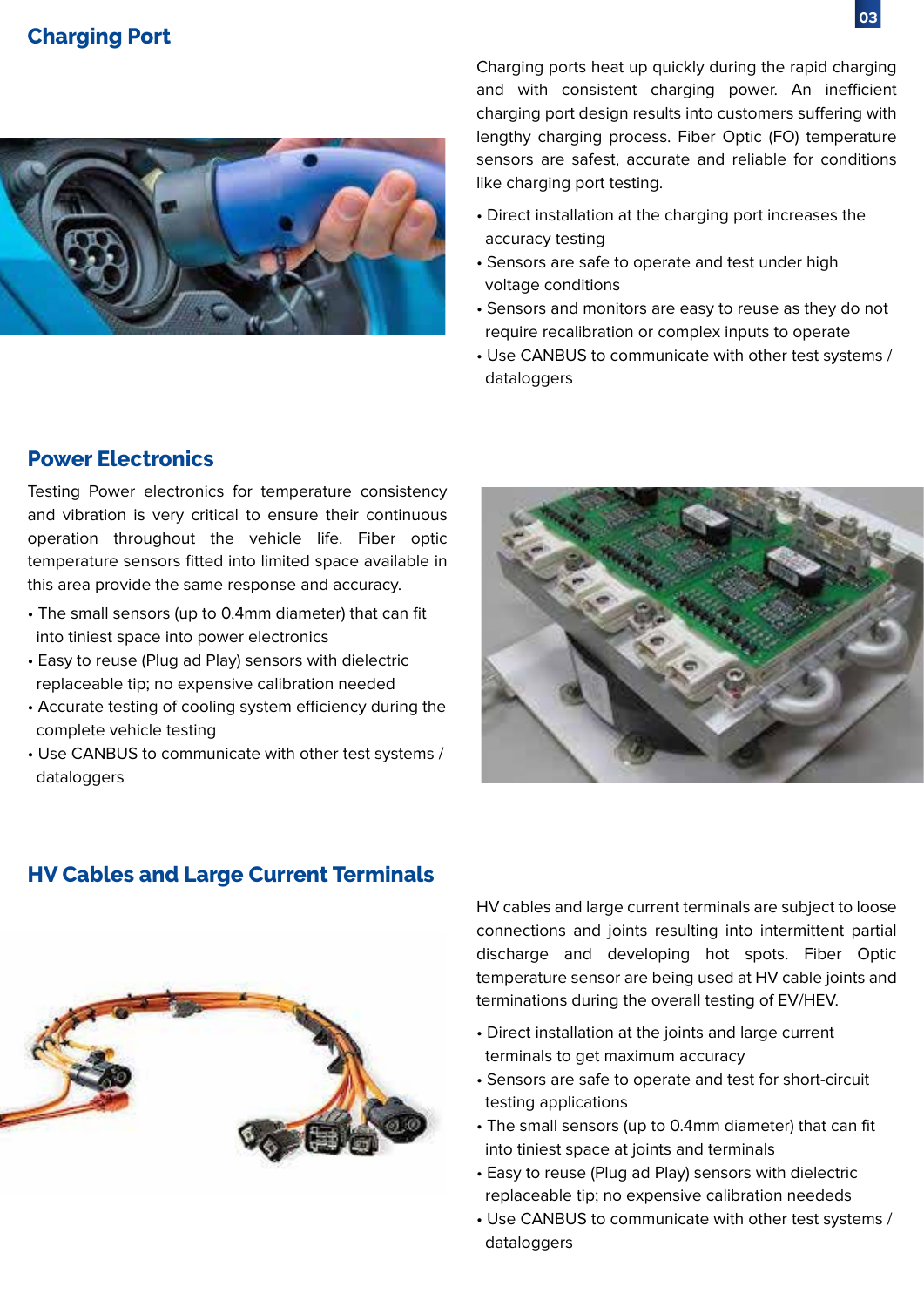# **Our Solution: System Architecture**

We provide range of fiber optic temperature sensors, monitors and accessories to component as well as EV/HEV manufacturers. Fiber optic sensors and monitors are being used during the product testing of electric motors, batteries, power trains, power electronics, and charging ports. Similar sensors and monitors are also being used during the complete vehicle testing at car manufacturing plants or test laboratories.

Our solution supports both distributed and centralized architecture as shown in below figure. Centralized architecture is mostly used by component manufacturers and distributed architecture is ideal for complete vehicle testing. FO sensor and modules are designed for harsh automotive test conditions and to fit into small spaces available into the test vehicles.

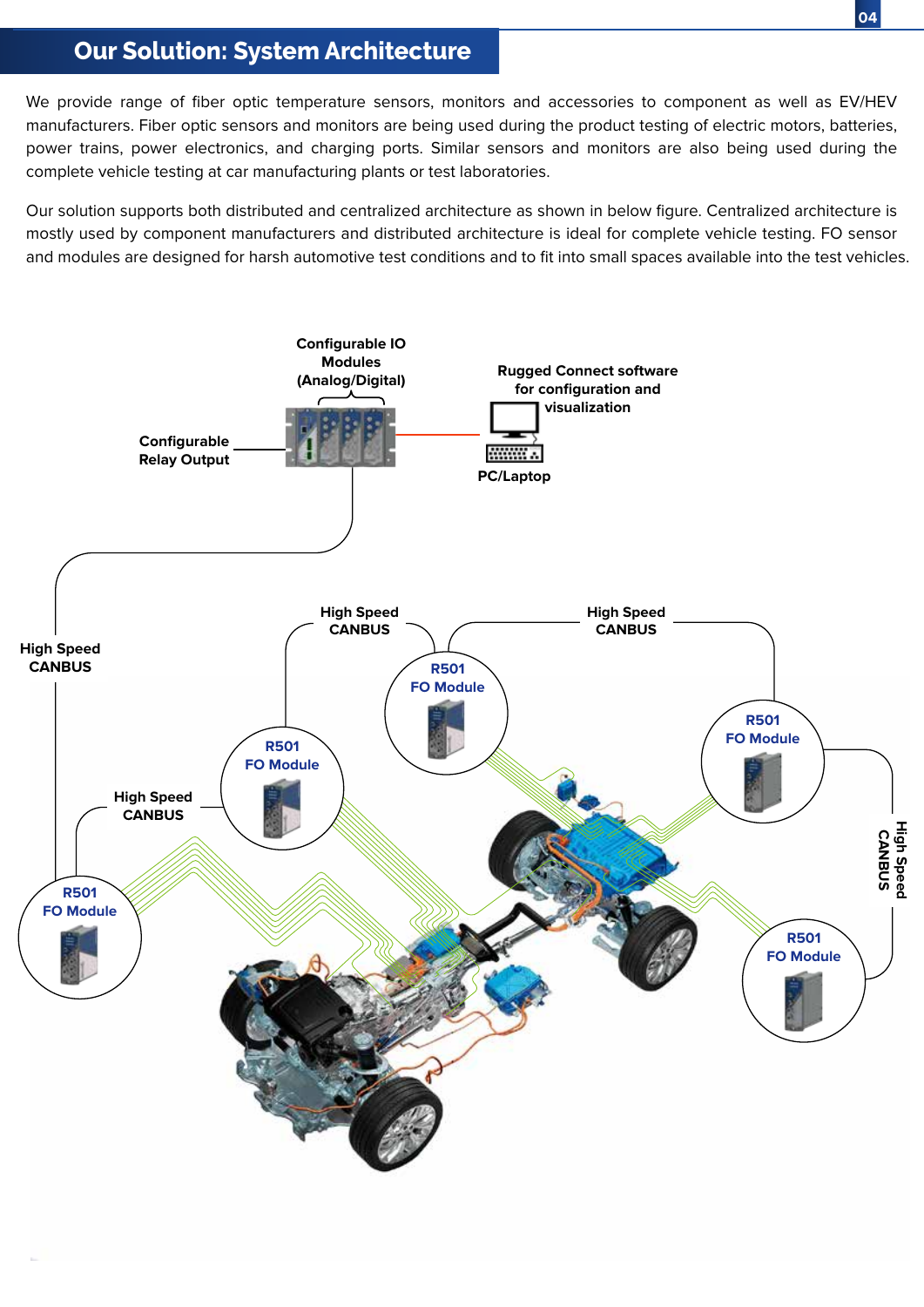

# **System Configuration**

|                                         | <b>Equipment (System Component)</b> | <b>Quantity with Comments</b>                               |
|-----------------------------------------|-------------------------------------|-------------------------------------------------------------|
| <b>BATTERY BANK</b>                     | <b>FO Temperature Sensors</b>       | 01 (for each Battery Cell)                                  |
|                                         | FO Temperature Monitor              | 01 to 08 Multi-Channel Units (R501) with CANBUS support     |
| <b>AC MOTOR</b>                         | FO Temperature Sensors              | 20 to 60 (depending on the design of the AC Motor)          |
|                                         | FO Temperature Monitor              | 01 Multi-Channel Unit (R501) with CANBUS support            |
| <b>TRANSMISSION</b>                     | FO Temperature Sensors              | 02                                                          |
|                                         | FO Temperature Monitor              | 02 Channel OEM Module (O201) with CANBUS support            |
| <b>CHARGING PORT</b>                    | FO Temperature Sensors              | 01 (for each Charging Port)                                 |
|                                         | FO Temperature Monitor              | 02 Channel OEM Module (O201) with CANBUS support            |
| <b>POWER</b><br><b>ELECTRONICS</b>      | FO Temperature Sensors              | 04 to 08 (depending on the design)                          |
|                                         | FO Temperature Monitor              | 08 Channel OEM Module (O201) with CANBUS support            |
| <b>CABLES &amp;</b><br><b>TERMINALS</b> | FO Temperature Sensors              | 01 (for each Joint and Termination)                         |
|                                         | FO Temperature Monitor              | 08 Channel OEM Module (O201) with CANBUS support            |
| <b>COMPLETE</b><br><b>EV/HEV</b>        | FO Temperature Sensors              | app. 50 to 125 fiber optic sensors                          |
|                                         | FO Temperature Monitor              | 05 to 16 OEM Modules (O201, 08-Channel) with CANBUS support |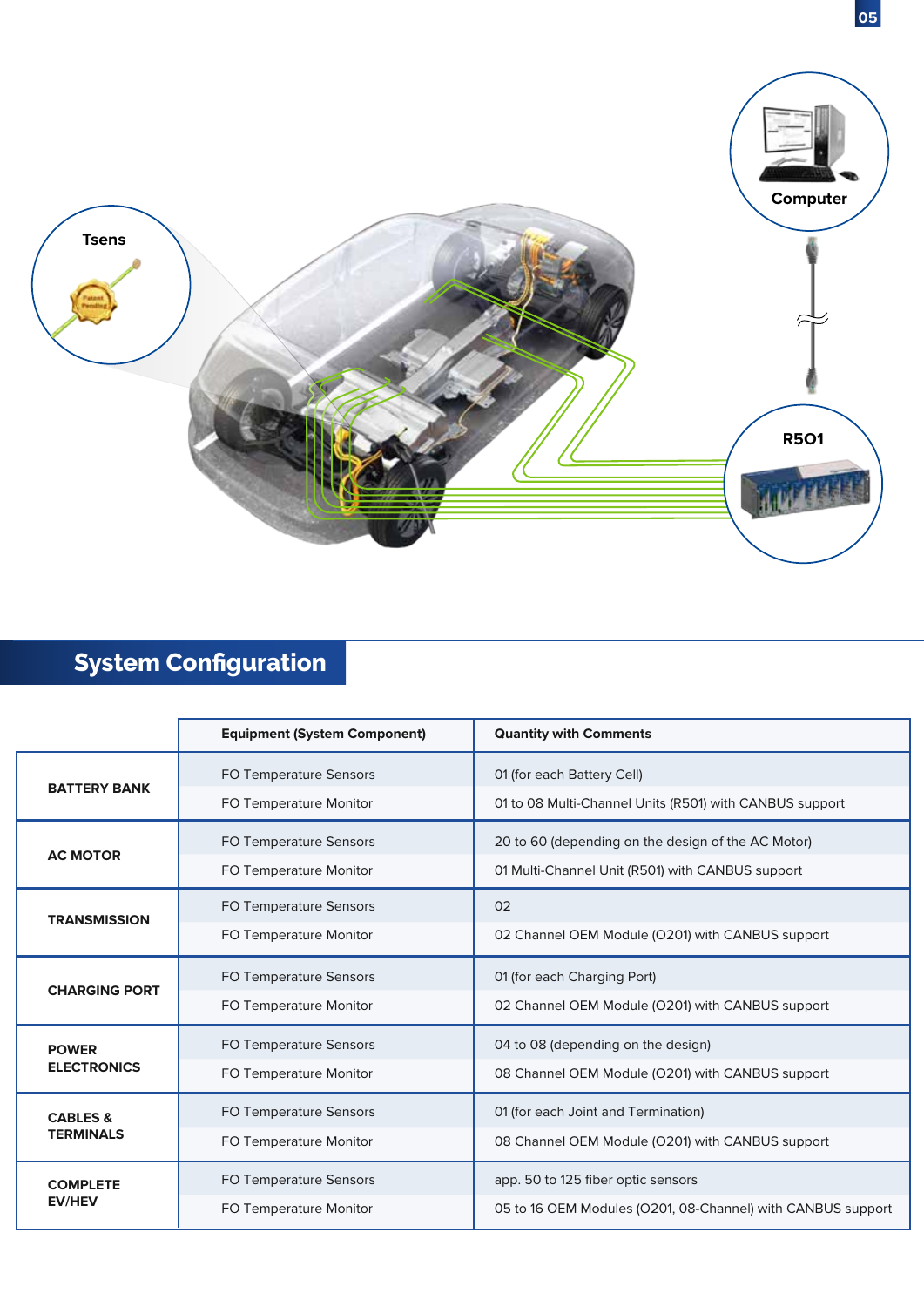

#### **Features**

- Rugged sensor suitable for HV applications
- Meets the harsh testing conditions of electric motors and transmission system
- Very high resistance to pulling (>60N)
- Solvent and chemical resistant
- Highly stable sensor, does not require any calibration

# **Specifications**

- Measurement range: -80 $^{\circ}$ C (-112 $^{\circ}$ F) to +250 $^{\circ}$ C  $(+482^{\circ}F)$
- Response time: 200ms; 1ms available as a sepa rate option
- Accuracy:  $\pm 0.2$ <sup>o</sup>C (relative temperature)
- Repeatability: 0.2<sup>o</sup>C
- Available in any lengths, up to 25 meters
- With industry standard ST connector



# **Fiber Optic Temperature Sensor (LSENSB)**



### **Features**

- Small diameter (04.mm) for fast response and fitting into places with very limited space
- Outstanding repeatability improves accuracy of testing instruments
- Rugged sensor suitable for HV applications
- Plug and Play operation, does not require setup or calibration
- Minimal thermal shunting

# **Specifications**

- Measurement range: -80 $^{\circ}$ C (-112 $^{\circ}$ F) to +250 $^{\circ}$ C  $(+482^{\circ}F)$
- Response time: 35ms; 1ms available as a sepa rate option
- Accuracy:  $\pm 0.2$ <sup>o</sup>C (relative temperature)
- Repeatability:  $0.2$ <sup>o</sup>C
- Available at any length
- With industry standard ST connector



### **Accessories**

The following standard accessories for fiber optic temperature sensors are provided in order to fit to customer needs and installation requirements:



Fiber Optic extension cables for applications where test equipment are very far from test object



Terminal rings for fiber optic probe tip mounting for places like cable terminals, battery etc.



Fiber Optic Cable connectors (Metal and Dielectric) to connect two Fiber Optic and Extension cables

Disposable Dielectric Tip that allows Fiber Optic sensors to be reused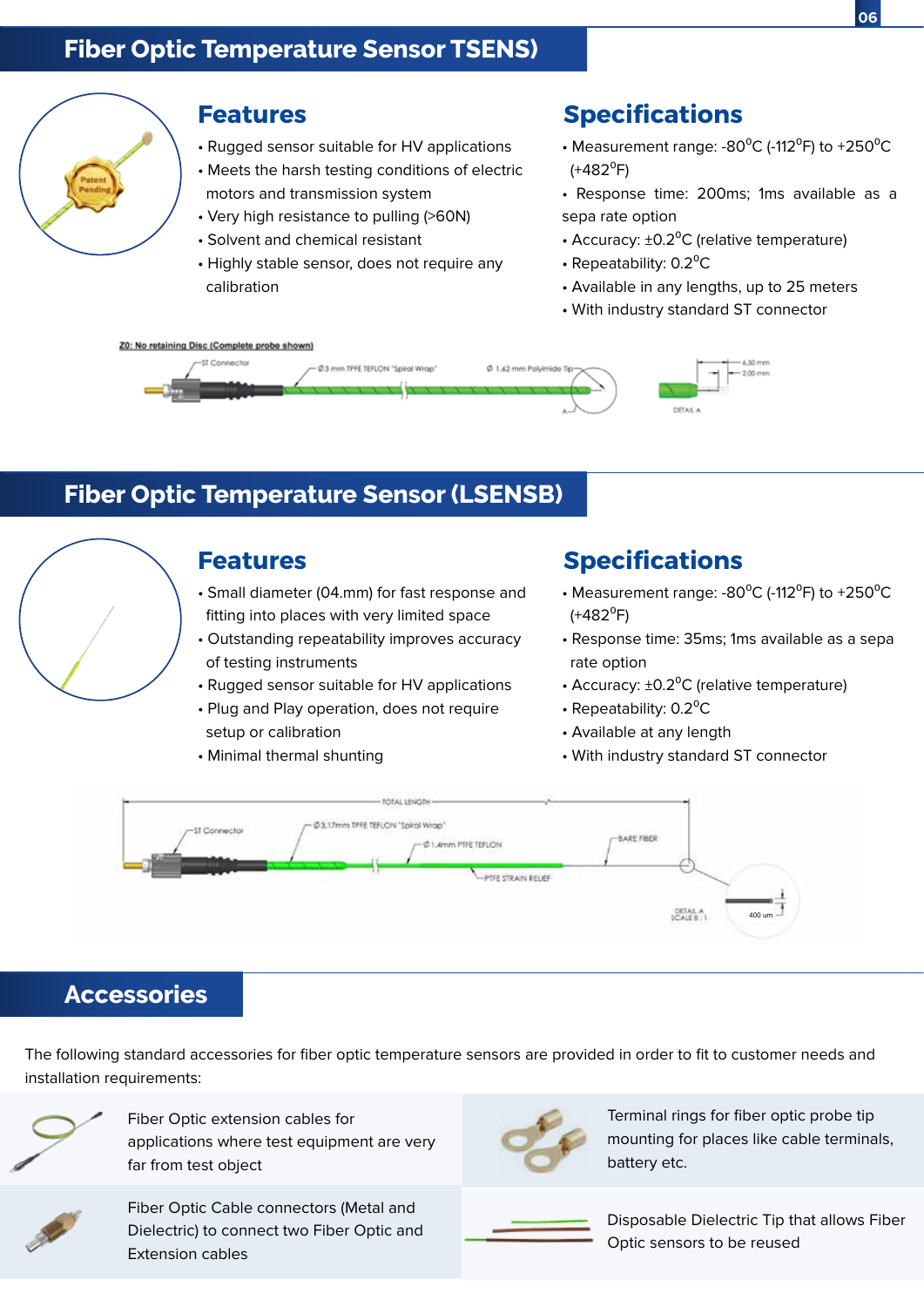



#### **Features**

- Fully flexible rack mount and distributed architecture support
- Scalable and field upgradable from 02 to 256 channels with plug and play modules
- Best in class EMI, ESD Immunity
- Rugged design to suit harsh testing conditions of automotive industry
- Expandable to add different analog and (or) digital inputs and outputs
- Range of communication options for third party system integration
- High speed CANBUS implemented to suit automotive industry applications

## **Specifications**

- Input Power requirement: 24Vdc, Optional USB powered
- Expandable to 256 Channels, Daisy chain up to 32 units (with Modbus, Canbus)
- Resolution:  $0.1$ <sup>o</sup>C
- Measurement Range: Measurement range: -80<sup>o</sup>C (-112<sup>o</sup>F) to +250<sup>o</sup>C (+482<sup>o</sup>F)
- Operating Temperature: -40°C (-40°F) to +72°C (+162°F)
- Operating Humidity: 95% Non Condensing
- Protocol: CANBUS, Modbus, DNP3.0, IEC61850

### **Fiber Optic Temperature Monitor (O201)**



### **Features**

- Rugged compact design for automotive industry
- Plug and Play installation and operation
- Best in class EMI, ESD Immunity
- Multiple mounting options: Independent, Dinrail, and direct (without enclosure)
- Analog and Relay outputs with custom logic feature (Customer configurable)
- Range of communication options for third party system integration
- High speed CANBUS implemented to suit automotive industry applications

## **Specifications**

- Input Power requirement: 24Vdc, Optional USB powered
- Number of Channels: 01 to 08
- Resolution: 0.1<sup>o</sup>C
- Measurement Range: Measurement range: -80<sup>o</sup>C (-112<sup>o</sup>F) to +250<sup>o</sup>C (+482<sup>o</sup>F)
- Operating Temperature: -40°C (-40°F) to +72°C (+162°F) with 95% Humidity
- Dimensions: 125 mm x 125 mm x 48 mm
- Protocol: CANBUS, Modbus, DNP3.0, IEC61850

### **Fiber Optic Temperature Monitor (L201)**

## **Features**

- Rugged compact design for automotive OEM
- Handheld unit for quick testing (Plug and Play)
- Best in class EMI, ESD Immunity
- No shift over time, high stability and repeatability
- Range of communication options for third party system integration
- High speed CANBUS implemented to suit automotive industry applications

### **Specifications**

- Input Power requirement: 24Vdc, Optional USB powered
- Number of Channels: 02 to 08 (expandable)
- Resolution: 0.1<sup>o</sup>C
- Measurement Range: Measurement range: -80<sup>o</sup>C (-112<sup>o</sup>F) to +250<sup>o</sup>C (+482<sup>o</sup>F)
- Operating Temperature: -40°C (-40°F) to +72°C (+162°F) with 95% Humidity
- Dimensions: 125 mm x 18 mm x 69 mm
- Protocol: CANBUS, Modbus, DNP3.0, IEC61850